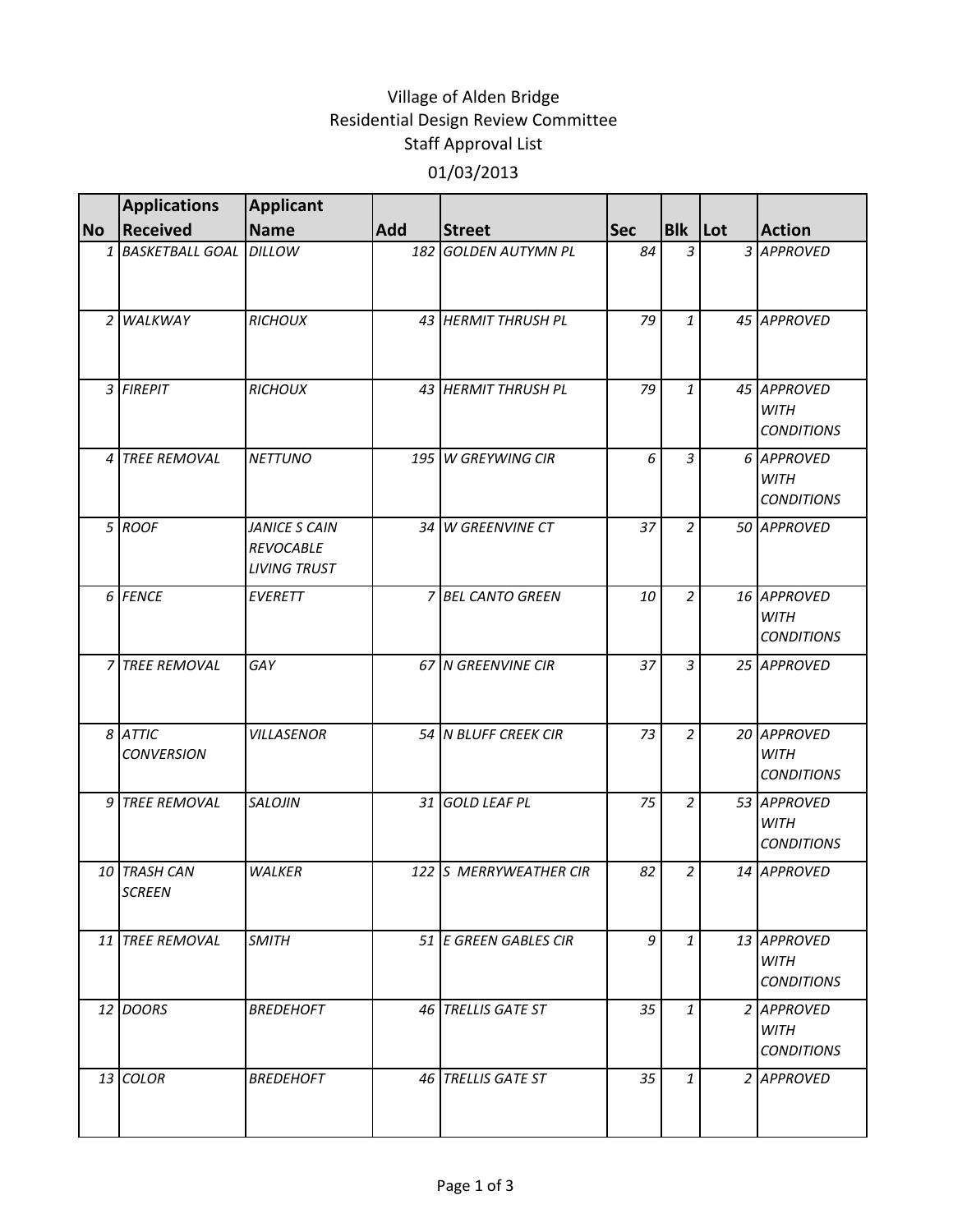## Village of Alden Bridge Residential Design Review Committee Staff Approval List 01/03/2013

|           | <b>Applications</b>        | <b>Applicant</b>  |                 |                                         |                |                |                                                 |
|-----------|----------------------------|-------------------|-----------------|-----------------------------------------|----------------|----------------|-------------------------------------------------|
| <b>No</b> | Received                   | <b>Name</b>       | <b>Add</b>      | <b>Street</b>                           | <b>Sec</b>     | <b>Blk</b> Lot | <b>Action</b>                                   |
|           | 14 PATIO COVER             | <b>BREDEHOFT</b>  |                 | 46 TRELLIS GATE ST                      | 35             | 1              | 2 APPROVED<br><b>WITH</b><br><b>CONDITIONS</b>  |
|           | 15 FENCE                   | <b>CHAMBERS</b>   |                 | 31 RILLWOOD PL                          | 50             | $\overline{2}$ | 40 APPROVED<br><b>WITH</b><br><b>CONDITIONS</b> |
|           | 16 TREE REMOVAL            | <b>GEISLINGER</b> | 15 <sup>1</sup> | <b>W GREENHILL TERRACE</b><br>PL        | 87             | $\mathbf{1}$   | 6 APPROVED                                      |
|           | 17 ROOF                    | <b>MICHEL</b>     |                 | 31 TERRAGLEN DR                         | $\overline{2}$ | $\overline{2}$ | 13 APPROVED                                     |
|           | 18 ROOM ADDITION           | LOBO              |                 | 126 W STOCKBRIDGE<br><b>LANDING CIR</b> | 17             | $\mathbf{1}$   | 4 APPROVED<br><b>WITH</b><br><b>CONDITIONS</b>  |
|           | 19 SATELLITE DISH          | <b>REEL</b>       |                 | 123 N VILLA OAKS DR                     | 52             | $\mathbf{1}$   | 32 APPROVED                                     |
|           | 20 ROOF                    | <b>STARKEY</b>    |                 | 143 W SLATESTONE CIR                    | 50             | $\mathbf{1}$   | 7 APPROVED                                      |
|           | 21 FENCE                   | <b>WINKEL III</b> |                 | 130 N TAYLOR POINT DR                   | 13             | $\mathbf{1}$   | 47 APPROVED                                     |
|           | 22 WINDOWS                 | <b>GANCEL</b>     |                 | 23 MULBERRY GLEN PL                     | 28             | $\mathbf{1}$   | 14 APPROVED                                     |
|           | 23 COLOR                   | WALL              |                 | 114 N TAYLOR POINT DR                   | 13             | $\mathbf{1}$   | 43 APPROVED                                     |
|           | 24 WOOD DECK               | <b>ROSSY</b>      |                 | 63 W HONEY GROVE PL                     | 31             | $\mathbf{1}$   | 29 APPROVED                                     |
|           | 25 PATIO COVER             | ROSSY             |                 | 63 W HONEY GROVE PL                     | 31             | $\mathbf{1}$   | 29 APPROVED<br><b>WITH</b><br><b>CONDITIONS</b> |
|           | 26 SUMMER KITCHEN MITCHELL |                   |                 | 43 LAURELHURST CIR                      | 45             | $\mathbf{1}$   | 11 APPROVED<br><b>WITH</b><br><b>CONDITIONS</b> |